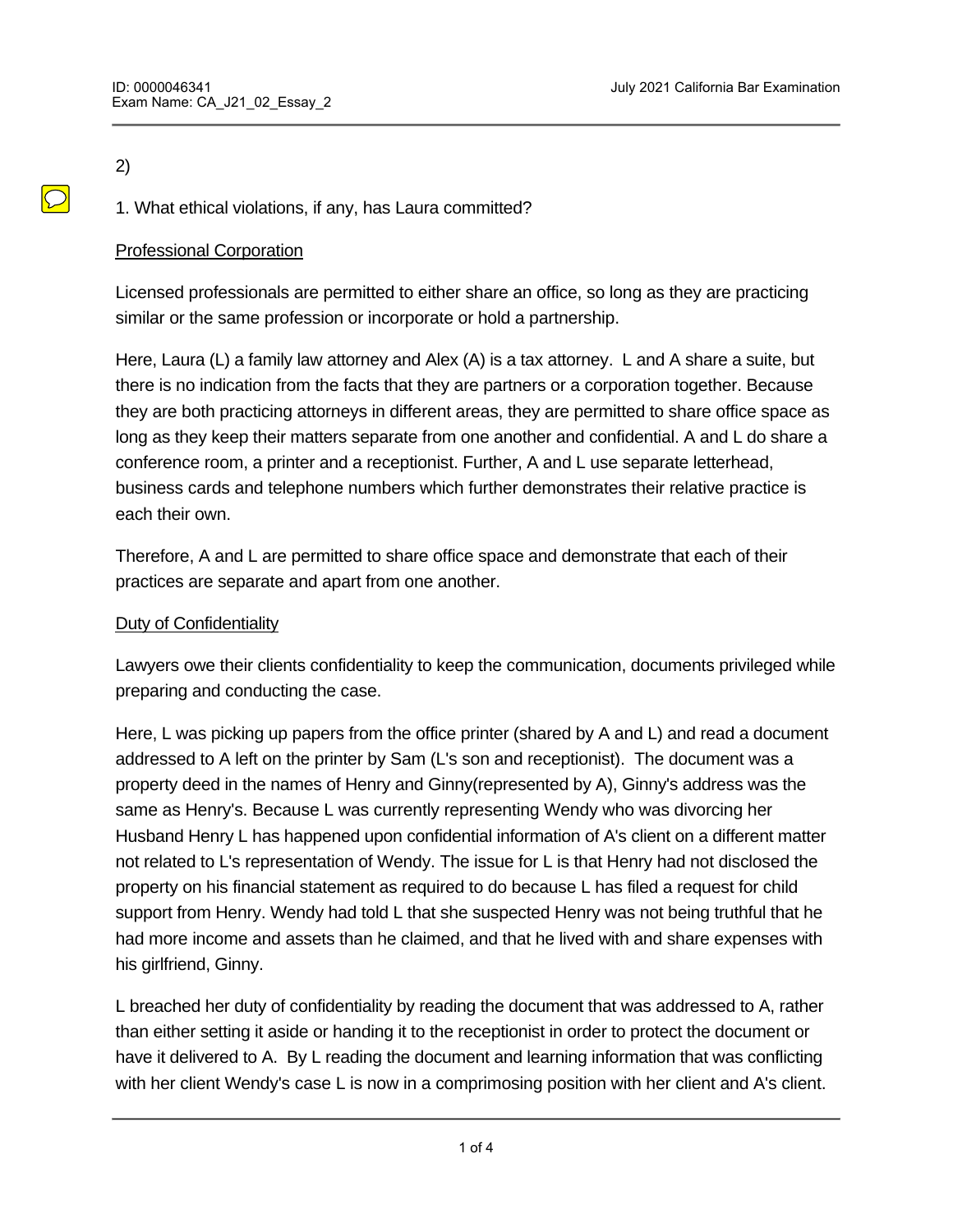Moreover, L did not disclose **(duty of candor)** to A that she had read the document related to Ginny's matter. A lawyer has the **duty of honesty** in relation to their practice as an attorney, to opposing counsel, the court and outside of their business in everyday matters. Because A and L share an office L owed these duties to A knowing that they share an office space, printer and receptionist an issue such as this might arise and L had the duty to disclose it to A in order for them to determine how to resolve the issue or what L has learned.

Therefore, L has breached her duty of confidentiality.

#### **Supervising Subordinates**

Lawyers are responsible to properly supervise subordinates whether they be junior attorney's or office staff and are ultimately responsible for the subordinates actions.

Here, Sam is L's son and the receptionist that A and L share in the office. Sam had left the document on the printer that L had read and L knew that Sam had left the deed on the printer and because Sam was her son she did not want to get her son into trouble. Because she did not want Sam to get into trouble she never mentioned the property deed to A, Wendy or the court.

Therefore, L has breached her duty to properly supervise a subordinate by not pointing out the document to Sam that he left on the printer, sharing the error with A, Wendy or the court in order to protect him.

Duty of Candor

#### Conflict of Interest

When an attorney belives or knows that she has a conflict related to the case, she must disclose it to her client and resolve the issue by either withdrawing, obtaining written consent from her client.

Here, Sam is L's son and has made rather significant error. While employing family members to work in an attorney's practice is not a beach of any duty, it is a breach when the lawyer has let her personal feelings get in the way of her representation of a client. L did not disclose to A, Wendy or the Court as to the information that she has obtained as a result of Sam, her son leaving the document on the printer.

In order to resolve the conflict, L should have first disclosed to A, which from the facts appreas to not have happned, and they could have resolved the issue together. Second, L should have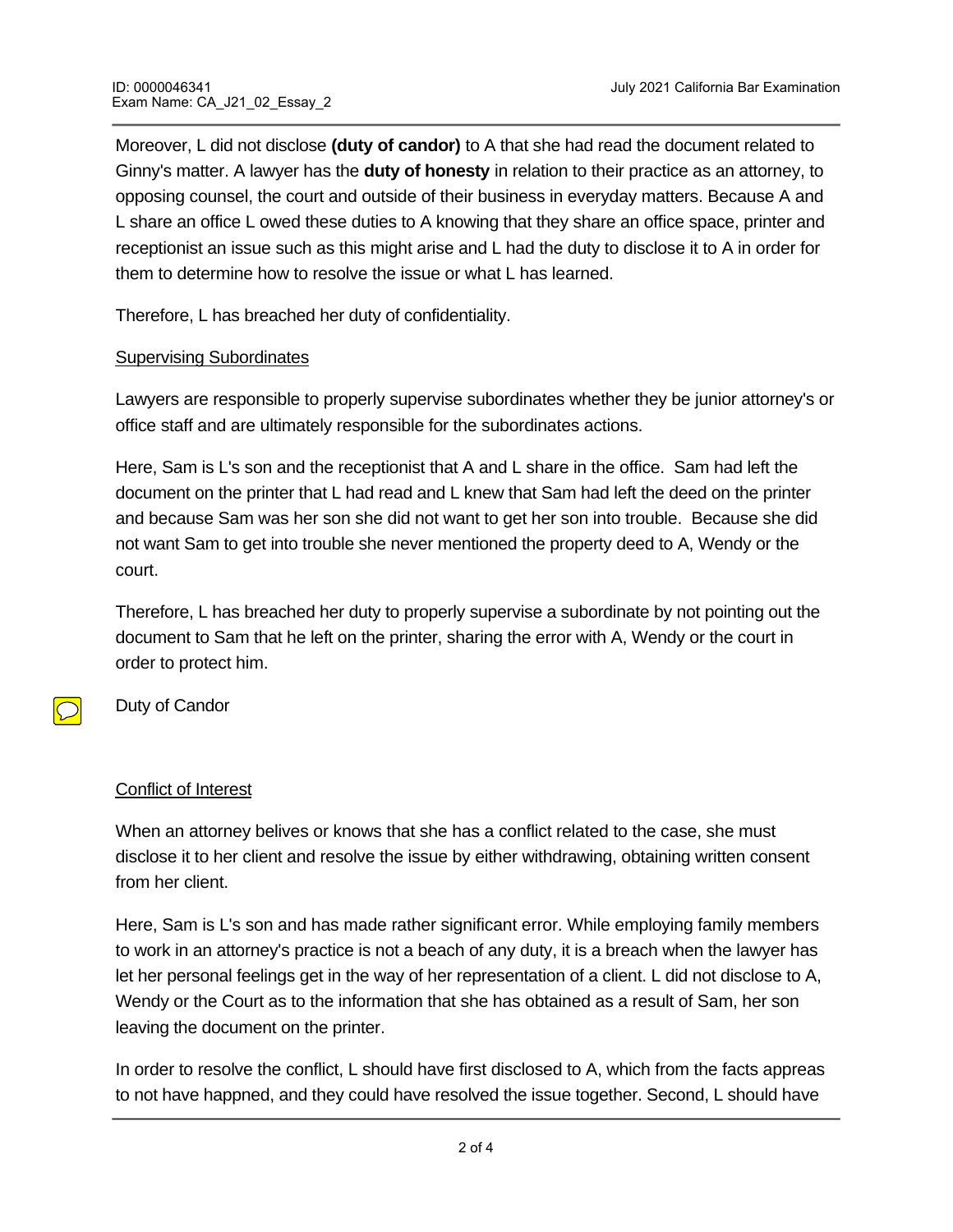disclosed the conflict to Wendy because it prevented L from using her best judgement in order to protect her son. If Wendy wants to continue having L reperesent her, CA rquires written consent by the client to continue representation, or L may attempt to withdrawal if it would not materially impact Wendy's case and either refer her to another lawyer and share case information or Wendy has the choice to hire another attorney herself. If it would be materially impactfyl, a judge would need to resolve how to handle the situation.

Therefore, L has breached her duty to share a conflict of interest with her client and the court and has let the conflict impair her judgement in relation to reporting it to A.

## Duty of Competence

An attorney has a duty to represent her client with the knowledge and skill required.

Here, Wendy received a lower award of child support from the court that she should have, based on Henry's incorrect financial statement. L has demonstrated a lack of competence in her representation because Wendy recieved a lower award. If Wendy discovers what L knew about Henry's financial situation, Wendy may raise a malpractice claim against L should it be believed that had L handled the document disclosure matter properly, Wendy would have received a higher award.

Therefore, L has breached her duty of competence.

2. What ethical violations, if any, has Alex committed?

#### Duty of Candor

A lawyer has a duty of candor to her client, and the court when evidence or ifnormation is discovered whether or not in favor of their client.

Should A have been made aware of L's obtianing the document and reading the information A had a duty to share this with his client, which from the facts is not disclosed. A also had the duty to report the finding to the court handling the Ginny's matter in order to resolve the disclosure.

Therefore, A has breached his duty of candor.

#### Duty to Communicate

A lawyer has a duty to communicate with her client related to decisions, settlements and inforation about the case.

Here, L had a duty to communication to Wendy about what had occured.